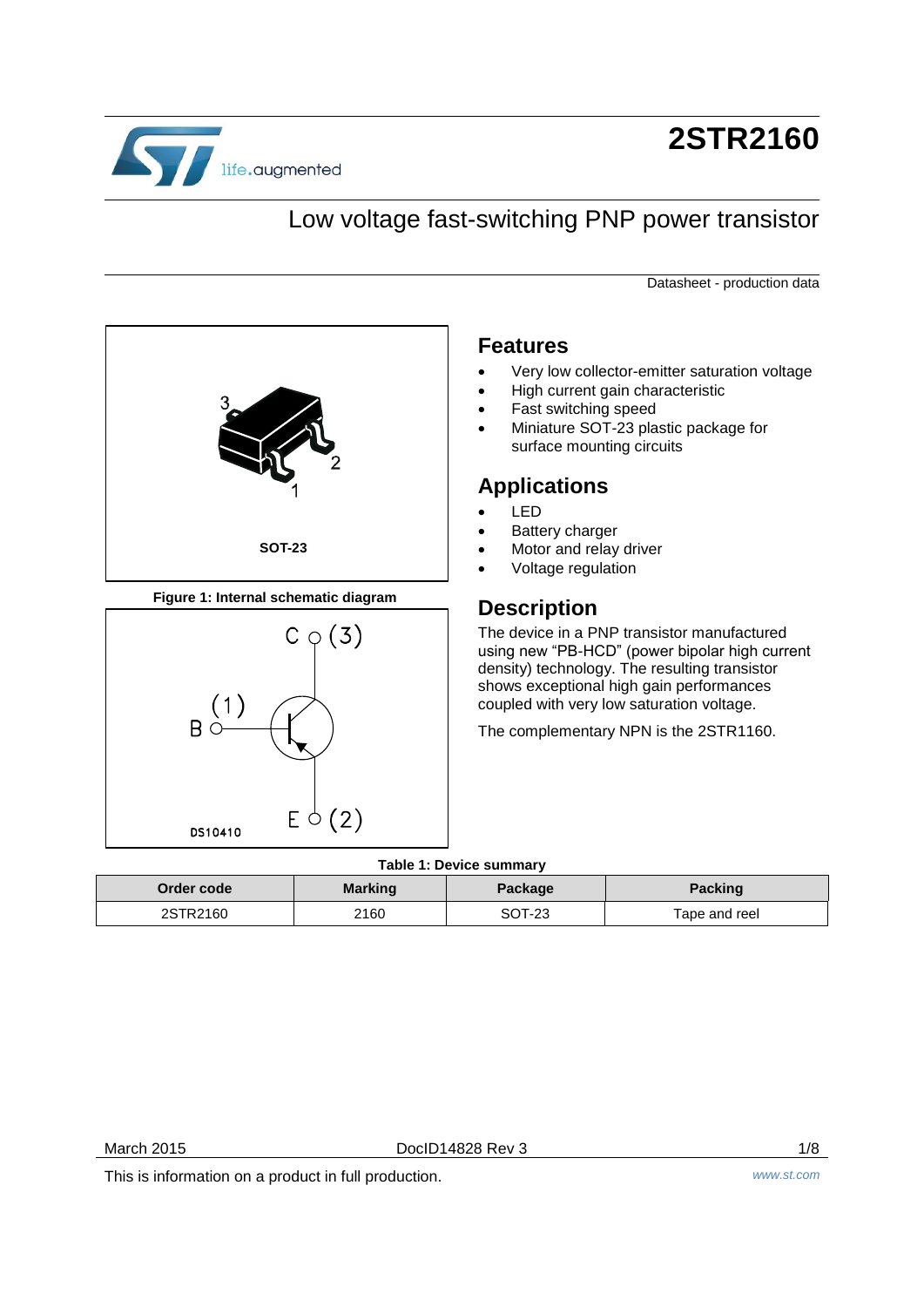### **Contents**

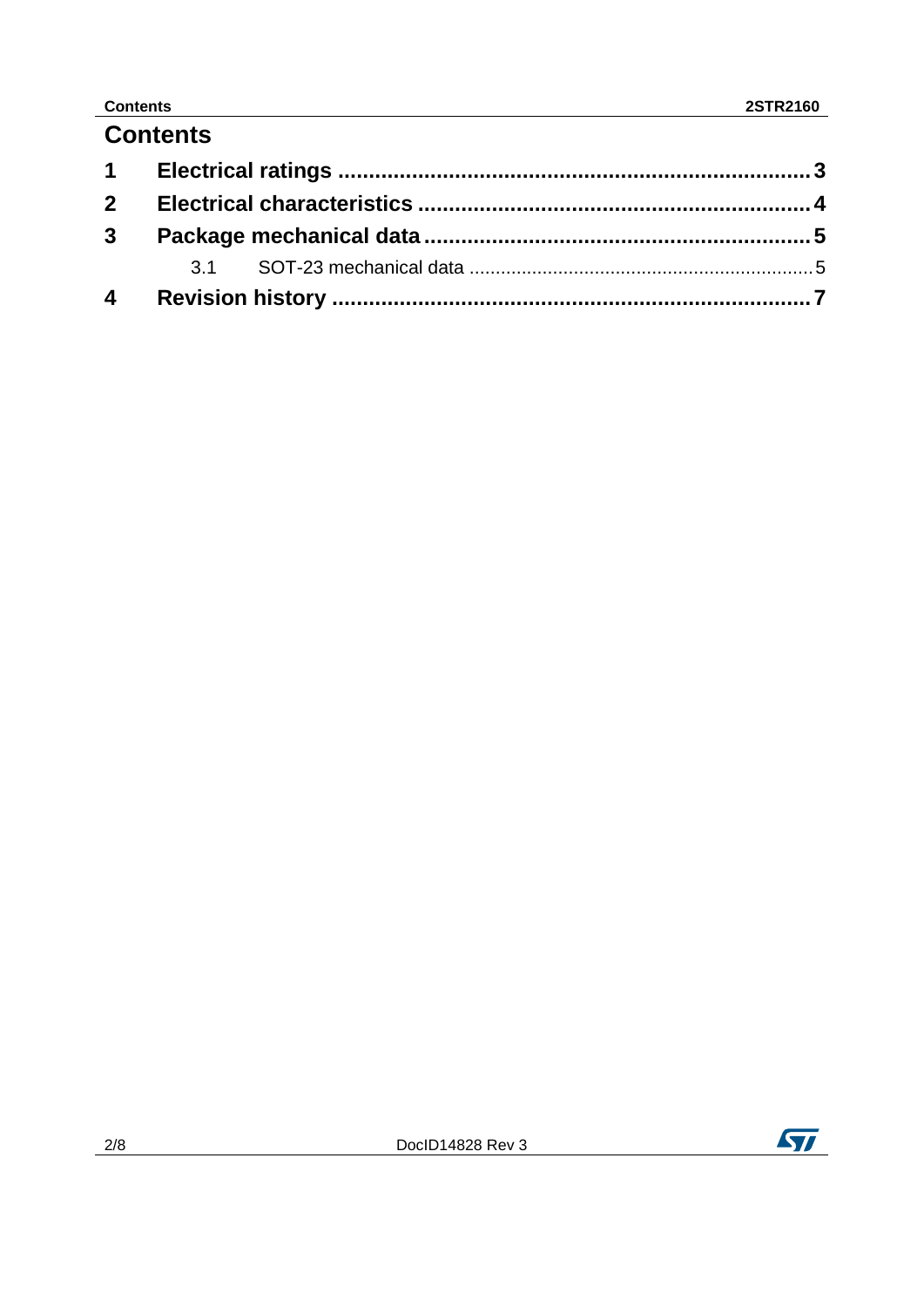# **1 Electrical ratings**

**Table 2: Absolute maximum rating**

<span id="page-2-0"></span>

| Symbol                  | <b>Parameter</b>                              | Value        | <b>Unit</b> |
|-------------------------|-----------------------------------------------|--------------|-------------|
| <b>V</b> <sub>CBO</sub> | Collector-base voltage ( $IE = 0$ )           | -60          | V           |
| <b>V</b> <sub>CEO</sub> | Collector-emitter voltage ( $I_B = 0$ )       | -60          | v           |
| <b>VEBO</b>             | Emitter-base voltage ( $lc = 0$ )             | -5           | v           |
| Ic                      | Collector current                             | -1           | Α           |
| Ісм                     | Collector peak current ( $t_P < 5ms$ )        | -2           | Α           |
| $P_{\text{tot}}$        | Total dissipation at $T_{amb} = 25^{\circ}$ C | 0.5          | W           |
| Tsta                    | Storage temperature                           | $-65$ to 150 | °C          |
| TJ.                     | Max. operating junction temperature           | 150          | °C          |

#### **Table 3: Thermal data**

| <b>Symbol</b>              | <b>Parameter</b>                    | Value | Unit |
|----------------------------|-------------------------------------|-------|------|
| $R_{\text{thi-amb}}^{(1)}$ | Thermal resistance junction-amb max | 250   | °C∕W |

#### **Notes:**

<span id="page-2-1"></span> $(1)$ Device mounted on PCB area of 1 cm<sup>2</sup>

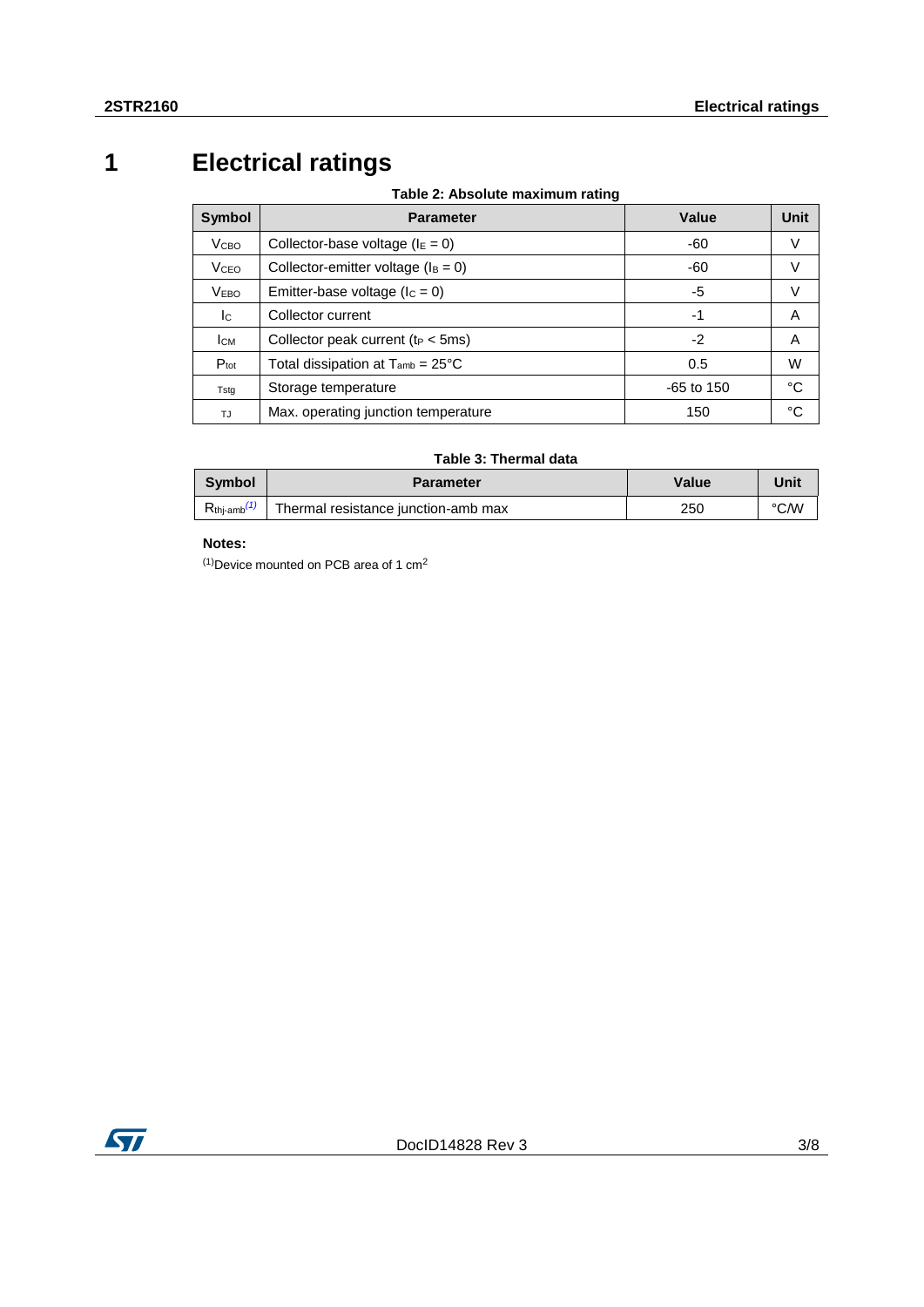# **2 Electrical characteristics**

<span id="page-3-0"></span>(Tcase = 25°C unless otherwise specified)

| Symbol                       | <b>Parameter</b>                                      | <b>Test conditions</b>                              | Min.  | Typ. | Max.   | Unit   |
|------------------------------|-------------------------------------------------------|-----------------------------------------------------|-------|------|--------|--------|
| <b>Ісво</b>                  | Collector cut-off current<br>$(I_E = 0)$              | $V_{CB} = -60 V$                                    |       |      | $-0.1$ | μA     |
| <b>EBO</b>                   | Emitter cut-off current<br>$(IC = 0)$                 | $V_{FB} = -5 V$                                     |       |      | $-0.1$ | μA     |
| $V_{(BR)CBO}$                | Collector-base<br>breakdown voltage<br>$(I_E = 0)$    | $I_c = -100 \mu A$                                  | -60   |      |        | $\vee$ |
| $V_{(BR)CEO}$ <sup>(1)</sup> | Collector-emitter<br>breakdown voltage<br>$(I_B = 0)$ | $c = -10$ mA                                        | $-60$ |      |        | V      |
| $V_{(BR)EBO}$                | Emitter-base<br>breakdown voltage ( $I_c =$<br>0)     | $I_E = -100 \mu A$                                  | -5    |      |        | $\vee$ |
| VCE(sat)                     | Collector-emitter<br>saturation voltage               | $c = -0.5$ A $l_B = -50$ mA                         |       |      | 260    | mV     |
|                              |                                                       | $c = -1$ A $l_B = -100$ mA                          |       |      | 480    | mV     |
| V <sub>BE(sat)</sub>         | Base-emitter saturation<br>voltage                    | $c = -1$ A $l_B = -100$ mA                          |       |      | 1.3    | $\vee$ |
|                              |                                                       | $c = -0.5$ A $V_{CF} = -2V$                         | 180   |      | 560    |        |
| $h_{FE}$                     | DC current gain                                       | $I_C = -1$ A $V_{CE} = -2$ V                        | 45    |      |        |        |
|                              |                                                       | $I_c = -2$ A $V_{ce} = -2$ V                        |       | 30   |        |        |
|                              | Resistive load                                        |                                                     |       |      |        |        |
| $t_{on}$                     | Turn-on time                                          | $I_C = -1.5$ A $V_{CC} = -10$ V                     |       | 220  |        | ns     |
| t off                        | Turn-off time                                         | $I_{B1} = -I_{B2} = -150$ mA<br>$V_{BB(off)} = 5 V$ |       | 500  |        | ns     |

#### **Notes:**

<span id="page-3-1"></span>(1) Pulse test: pulse duration = 300 µs, duty cycle  $\leq 1.5$  %

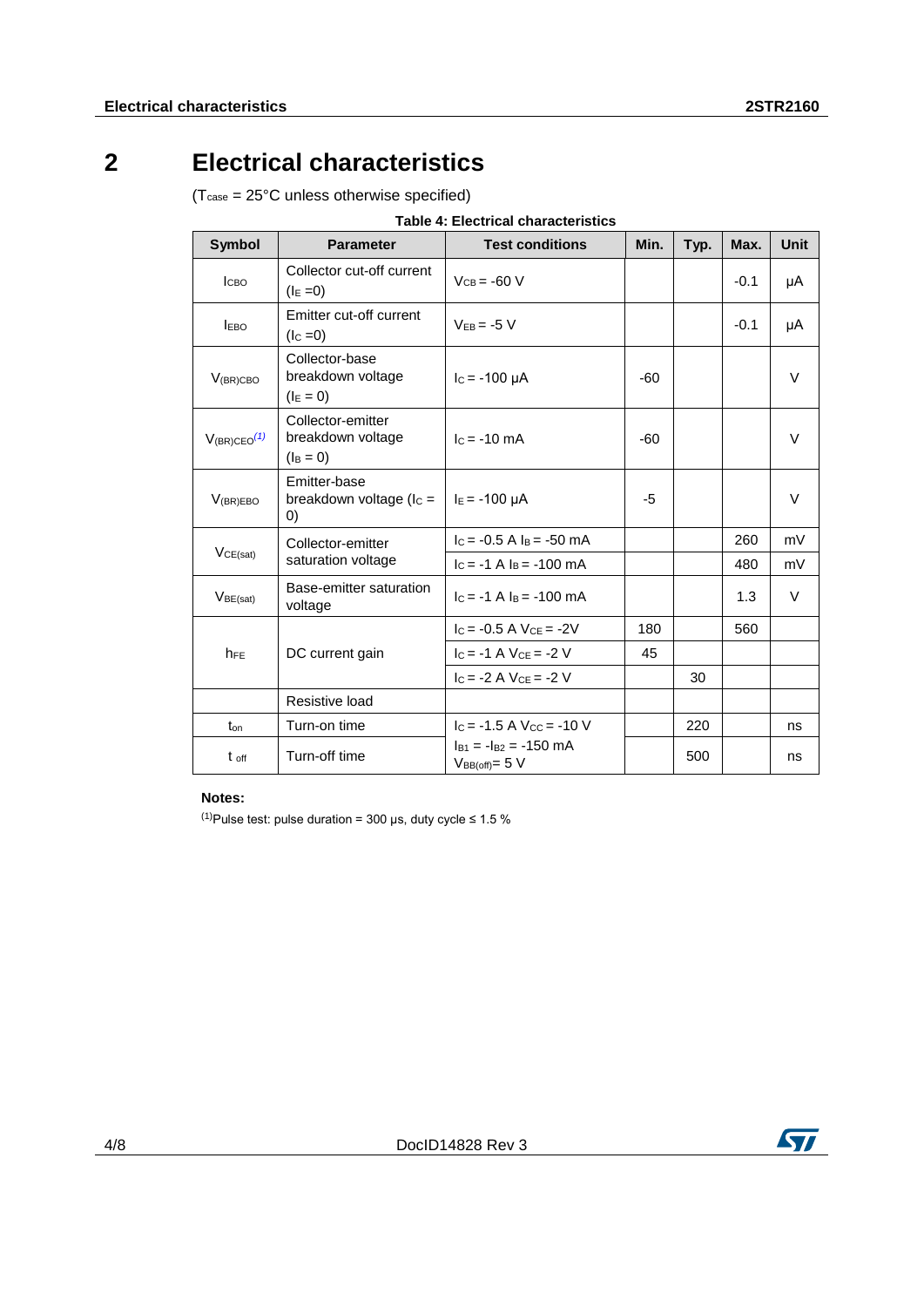### **3 Package mechanical data**

<span id="page-4-0"></span>In order to meet environmental requirements, ST offers these devices in different grades of ECOPACK® packages, depending on their level of environmental compliance. ECOPACK® specifications, grade definitions and product status are available at: www.st.com. ECOPACK® is an ST trademark.

### **3.1 SOT-23 mechanical data**

<span id="page-4-1"></span>



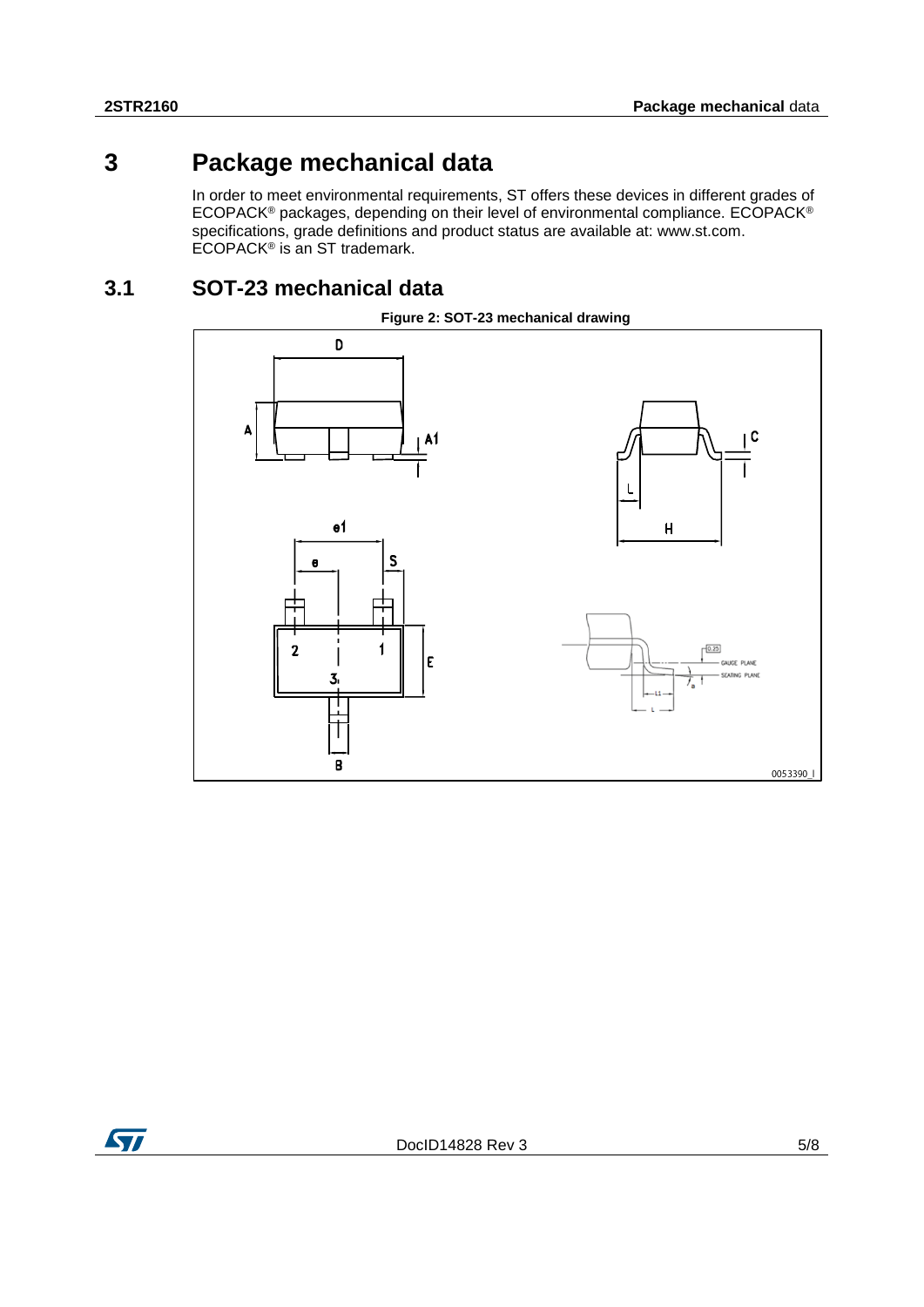#### **Package mechanical** data **2STR2160**

| Table 5: SOT-23 mechanical data |             |      |             |  |
|---------------------------------|-------------|------|-------------|--|
| Dim.                            | mm          |      |             |  |
|                                 | Min.        | Typ. | Max.        |  |
| A                               | 0.89        |      | 1.40        |  |
| A <sub>1</sub>                  | 0           |      | 0.10        |  |
| B                               | 0.30        |      | 0.51        |  |
| $\mathsf C$                     | 0.085       |      | 0.18        |  |
| D                               | 2.75        |      | 3.04        |  |
| e                               | 0.85        |      | 1.05        |  |
| e1                              | 1.70        |      | 2.10        |  |
| E                               | 1.20        |      | 1.75        |  |
| н                               | 2.10        |      | 3.00        |  |
| L                               |             | 0.60 |             |  |
| S                               | 0.35        |      | 0.65        |  |
| L1                              | 0.25        |      | 0.55        |  |
| a                               | $0^{\circ}$ |      | $8^{\circ}$ |  |







Dimensions are in mm.

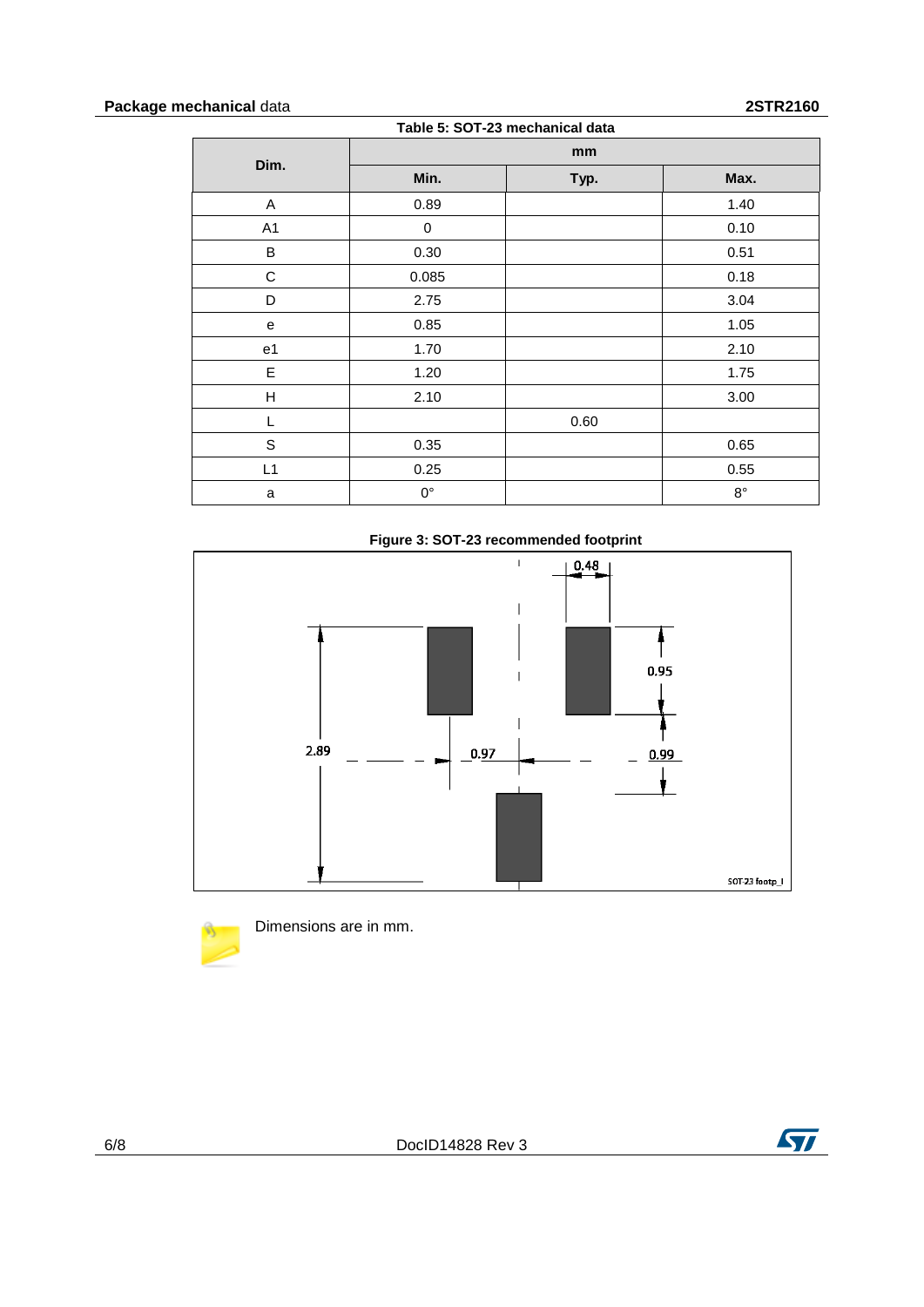### **4 Revision history**

**Table 6: Document revision history**

<span id="page-6-0"></span>

| Date        | <b>Revision</b> | <b>Changes</b>                                |
|-------------|-----------------|-----------------------------------------------|
| 18-Jun-2008 |                 | Initial release                               |
| 08-May-2014 | $\mathcal{P}$   | Updated Section 3: "Package mechanical data". |
| 13-Mar-2015 | 3               | Updated marking in Table 1: "Device summary"  |